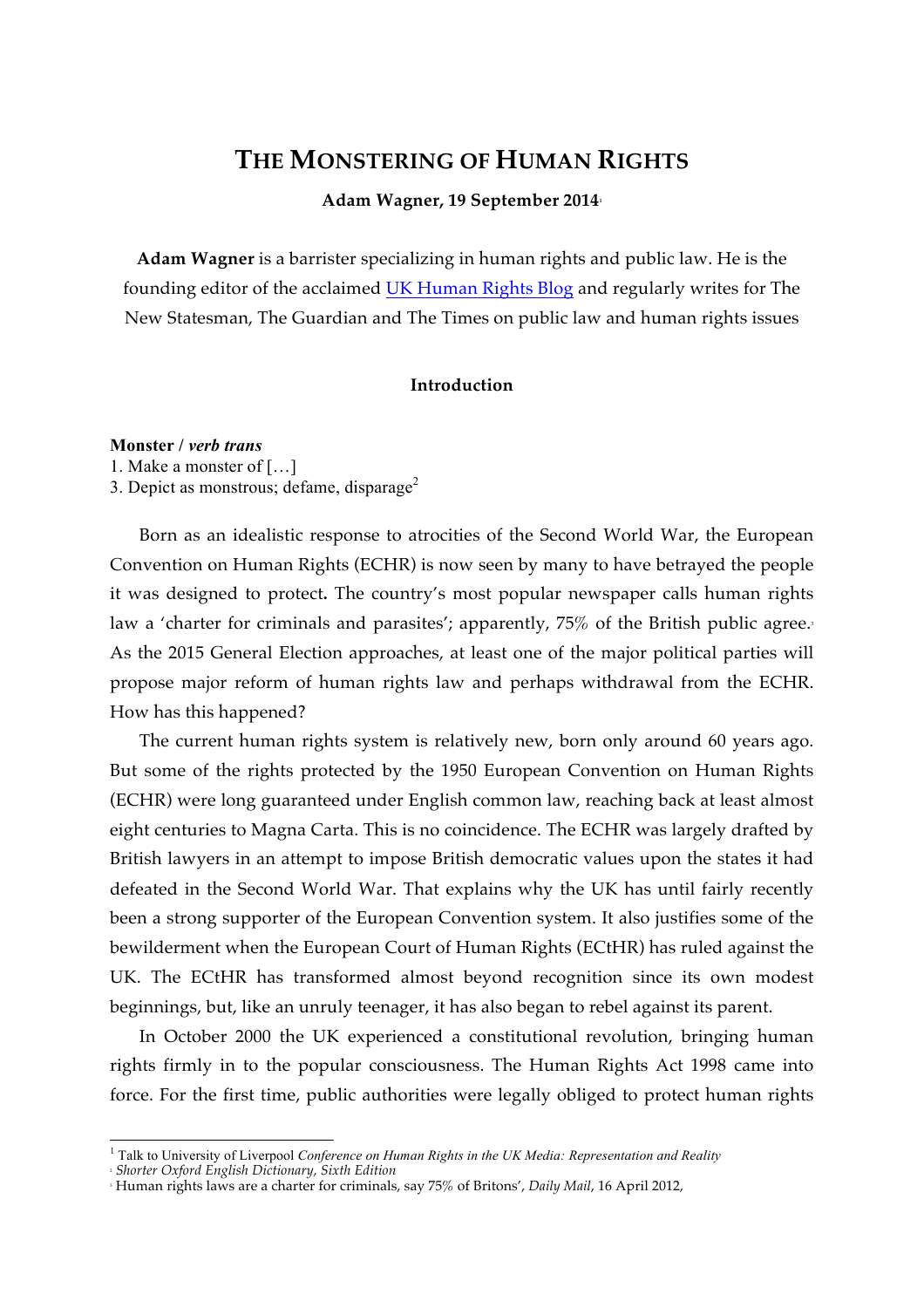and, as importantly, individuals could bring a claim against those authorities at their local court for a breach of their human rights. This was a major shift in the balance of power between individuals and the state.

But now, only a few years later, human rights are under attack. Criticism is so constant and the debate so polarised that the UK may soon, with full public approval, repeal the Human Rights Act and withdraw from the longstanding international human rights system which it was instrumental in creating.

The press bears a significant portion of the blame. The right wing newspapers have enthusiastically promoted the narrative that the HRA is a charter for terrorists and criminals. Rather than a bulwark for ordinary people against the power of the state, the HRA is said to be a Trojan Horse which has brought terrorists to our shores and allowed convicted prisoners to live in luxury. Between 2000 and the present day, each new court success by a suspected terrorist or imprisoned criminal was eagerly reported and presenting as mounting evidence that the HRA was a dangerous menace which needed to be repealed.

But much of what the papers report is wrong. And other cases are either ignored or reported without mention of human rights. When Christopher Jeffries was wrongly implicated in the murder of 25-year-old Joanna Yeates in 2010, his solicitor said the stories were designed to "monster" his client<sub>'</sub>. Human rights law has been monstered too. Human rights myths and fabrications have proliferated: the fleeing criminal suspect given takeaway fried chicken by police to protect his human rights; the prisoner granted access to hardcore pornography so as not to subject him to inhuman or degrading treatment; the illegal immigrant who avoided deportation because he had a pet cat; the ECtHR ruling against the UK in three out of four cases. There are many more.

This paper will explore some of the underlying dynamics behind poor press coverage of human rights. I do not seek to carry out an study of every story about human rights, but rather to present some of the worst examples and explore the common themes. Human rights misreporting is not entirely responsible for public antipathy towards human rights, perhaps not even *predominantly* responsible, but it is a serious problem and one which may have caused irreparable damage to human rights protections in the UK.

#### **The Skewed Politics of Human Rights**

 <sup>4</sup> *Eight newspapers pay libel damages to Christopher Jefferies*, Roy Gleenslade, The Guardian*,* 29 July 2011; http://www.guardian.co.uk/media/greenslade/2011/jul/29/joanna-yeates-national-newspapers (accessed 18 March 2013)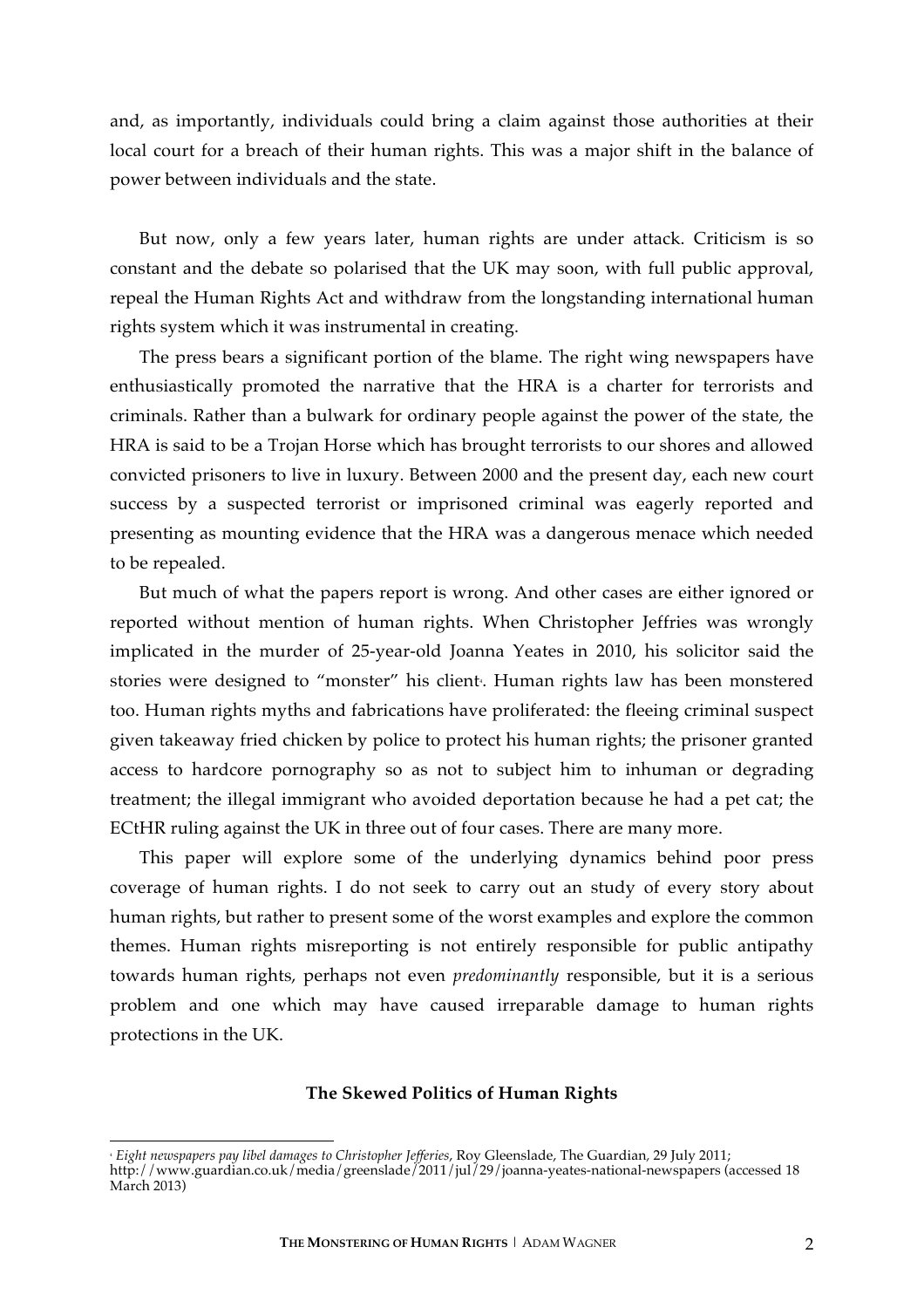It is impossible to understand the media's approach to human rights without first understanding the political context. Opposition to human rights has become a familiar rallying call for politicians of every hue. The Prime Minister says it would make him 'physically ill' to implement a 2005 European Court of Human Rights judgment on prisoner votes; the Home Secretary tells her party conference about the illegal immigrant who couldn't be deported because 'he had a pet cat', even though this is a description of a legal judgment so inaccurate that her (then) front bench colleague and Justice Secretary called it a 'complete nonsense example'.<sup>7</sup> Anti-human rights policies are so popular that the Conservative Party has promised to repeal the Human Rights Act ('HRA') 1998 if it obtains a majority at the 2015 election, and has threatened to withdraw from the ECHR $\cdot$ . Senior politicians war with judges for ruling in 'defiance of Parliament's wishes'<sup>,</sup> whilst top judges call their comments 'inappropriate, unhelpful and wrong'.<sup>10</sup>

Labour has had an inconsistent relationship with human rights, despite passing the HRA in 1998. The party has not always supported arguably its major legislative achievement. The increased threat of terrorism extinguished early enthusiasm for human rights. The HRA was quickly seen by many as a terrorists' Trojan Horse, with the government constrained by judges over its anti-terror law plans. In particular, the courts sometimes prevented the deportation of suspected and actual terrorists and blocked detention without trial. Less than three years after it came into force, New Labour's Home Secretary David Blunkett was already 'fed up with having to deal with a situation where Parliament debates issues and judges overturn them.'<sub>"</sub> In the same year, Prime Minister Tony Blair said that he was considering 'fundamentally looking at the obligations we have under the convention of human rights'<sup>2</sup> in response to problems deporting failed asylum seekers. And, after the 2005 London terrorist bombings, he told

 <sup>5</sup> *Hansard* Official Report, 3 November 2010; Vol. 517, c. 921

<sup>6</sup> Adam Wagner, 'What the first #catgate appeal judgment actually says', *UK Human Rights Blog*, 6 October 2011) (http://ukhumanrightsblog.com/2011/10/06/what-the-first-catgate-appeal-judgment- actually-says/ accessed 9 March 2013)

<sup>&</sup>lt;sup>7</sup> Nicholas Watt, 'Conservative conference badge Clarke 'regrets' accusing May of laughable attack on Human Rights Act', *Guardian.co.uk*, 6 October 2011 (http://www.guardian.co.uk/politics/2011/oct/06/clarkecondemns-may-attack-human-rights-act accessed March 2013)

<sup>8</sup> (http://www.dailymail.co.uk/news/article-2287183/A-great-day-British-justice-Theresa-May-vows-UK-European-Court-Human-Rights.html - accessed 13 April 2013)

<sup>9</sup> 'Judges 'sabotaged' MPs' bid to deport rapists and thugs... but Theresa May vows to crush judges' revolt by rushing through tough new laws'*, Daily Mail,* 16 February 2013, (http://www.dailymail.co.uk/news/article-2279842/Theresa-May-Home-Secretary-vows-crush-judges-revolt-rushing-tough-new-laws.html); 'Theresa May: Tories to consider leaving European Convention on Human Rights', *Daily Mail*, 9 March 2013, http://www.bbc.co.uk/news/uk-politics-21726612 (accessed 14.3.13)

<sup>10</sup> 'Britain's top judge attacks Theresa May's criticism of judiciary', *Daily Telegraph*, 4 March 2013

<sup>(</sup>http://www.telegraph.co.uk/news/uknews/law-and-order/9908528/Britains-top-judge-attacks-Theresa-Mayscriticism-of-judiciary.html - accessed 13 April 2013)

<sup>&</sup>lt;sup>11</sup> 'Blunkett to fight extradition ruling', BBC News website, 20 February 2003;

 $(\text{http://news.bbc.co.uk/1/hi/uk/2779343.stm - accessed 13 April 2013})$ 

<sup>12</sup> 'Prime Minister prepares for war', *BBC News Website,* 26 January 2003,

http://news.bbc.co.uk/1/hi/programmes/breakfast\_with\_frost/2695903.stm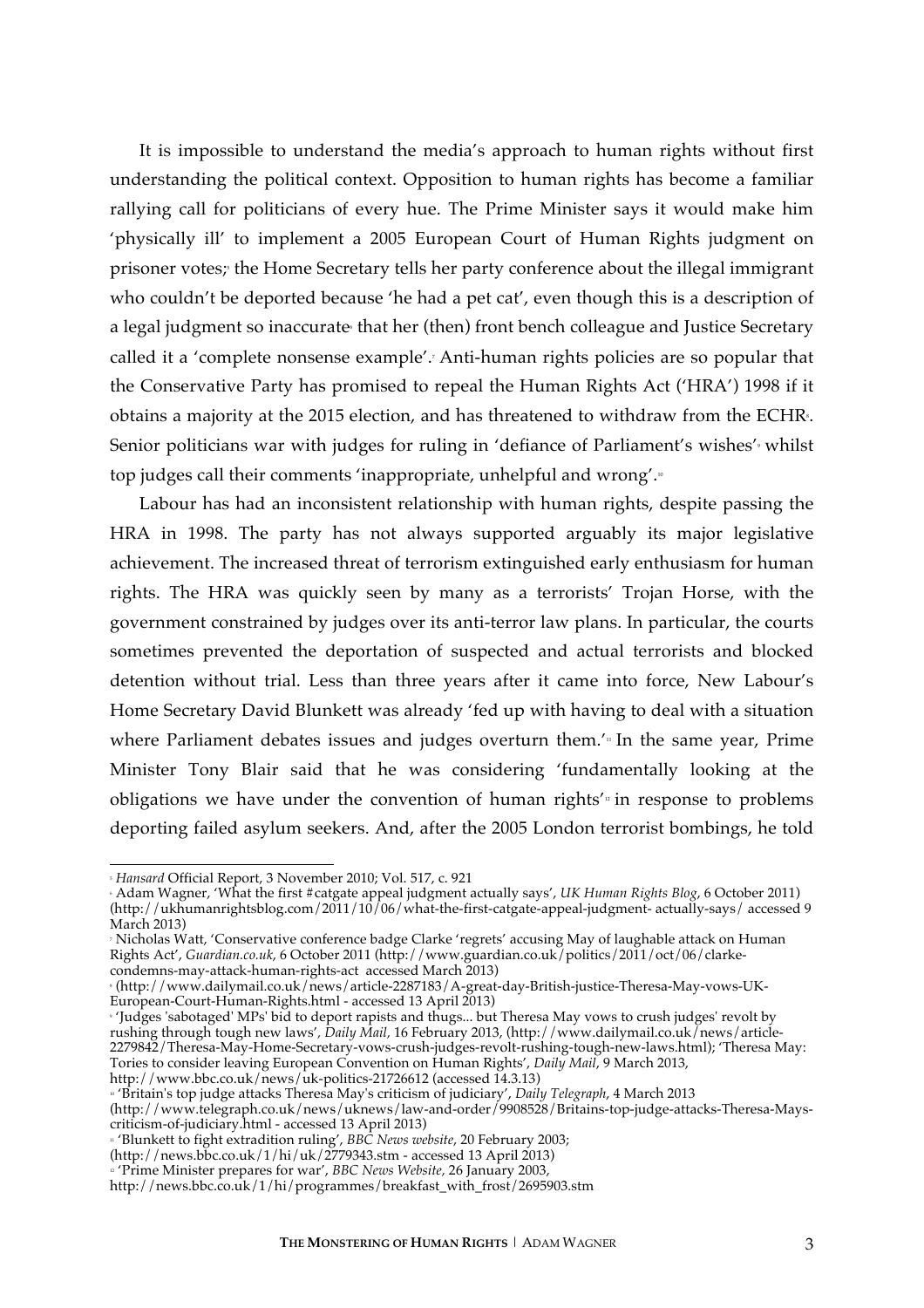the country that the 'rules of the game are changing' and that 'should legal obstacles [to deportations] arise, we will legislate further including, if necessary, amending the Human Rights Act'.<sup>3</sup> Jack Straw, one of the HRA's chief architects, now argues that the European judges have 'exceeded the limits of their proper authority'<sub>4</sub>. However, despite these tough words, whilst in Government Labour resisted tinkering with the HRA and seems to have little appetite for doing so if it forms a government in 2015.

The Liberal Democrats have been the HRA's most consistent supporters. Had the Conservatives won an outright majority in the 2010 election, the HRA is likely to have been repealed and replaced with a bill of rights, as the Conservatives have promised for some time.<sup>5</sup> Instead, the Coalition agreement resulted in a very uneasy freezing of the status quo.

It is striking how few MPs now openly support human rights, and how many of them misrepresent human rights judgments. I have already mentioned the example used by Theresa May at the 2011 Conservative Party Conference – there are plenty of others. Human rights law protects everyone, including unpopular groups which are vulnerable at the hands of the state: immigrants, asylum seekers, criminals, benefits claimants, terrorists and sex offenders. The most notorious human rights judgments have been about those groups, and it is therefore no surprise that politicians are fond of attacking the judges who decided the cases, as well as the act of Parliament which required them to do so. Although the major attacks on human rights law are confined to a relatively small minority, there is also a silent majority who refuse to speak up in response. Few MPs wish to be tarnished as a human rights defender, a label which has become as toxic here as 'Liberal' has in the United States.<sup>16</sup>

To some extent judges it is true that judges have moved their tanks onto Parliament's lawn, although Parliament invited them to do so by passing the HRA.<sup> $n$ </sup> It is therefore unsurprising that Government ministers feel increasingly threatened by lawyers. They seem to 'attend every Whitehall meeting', reported Frances Gibb of *The Times*. She was

<sup>&</sup>lt;sup>13</sup> 'Blair to curb human rights in war on terror', *The Telegraph*, 6 August 2005

<sup>(</sup>http://www.telegraph.co.uk/news/uknews/1495605/Blair-to-curb-human-rights-in-war-on-terror.html) <sup>14</sup> Specifically over prisoner votes: David Davis and Jack Straw, 'We must defy Strasbourg on prisoner votes', *The Telegraph,* 24 May 2012 (http://www.telegraph.co.uk/news/uknews/law-and-order/9287633/We-must-defy-Strasbourg-on-prisoner-votes.html - accessed 13 April 2013)

<sup>&</sup>lt;sup>15</sup> '... to protect our freedoms from state encroachment and encourage greater social responsibility, we will replace the Human Rights Act with a UK Bill of Rights' *Invitation to Join the Government of Britain,* Conservative Party Election Manifesto 2010

<sup>(</sup>http://www.conservatives.com/~/media/Files/Activist%20Centre/Press%20and%20Policy/Manifestos/Mani festo2010 - accessed 14 April 2013)

<sup>16</sup> See e.g. Hendrick Hertzberg, 'Walking the Walk'*, The New Yorker*, 4 February 2013: 'A quadrennial feature of the past half century has been the spectacle of some liberal grandee indignantly denying that he is anything of the kind.'(http://www.newyorker.com/talk/comment/2013/02/04/130204taco\_talk\_hertzberg#ixzz2PihnV4hn accessed 13 April 2013)

<sup>17</sup> Lord Donaldson, then Master of the Rolls, warned the Government to 'get your tanks off my lawn' in a debate over reforms to the legal profession in 1989: Richard L Abel, *English Lawyers Between Market and State: The Politics of Professionalism*, p.33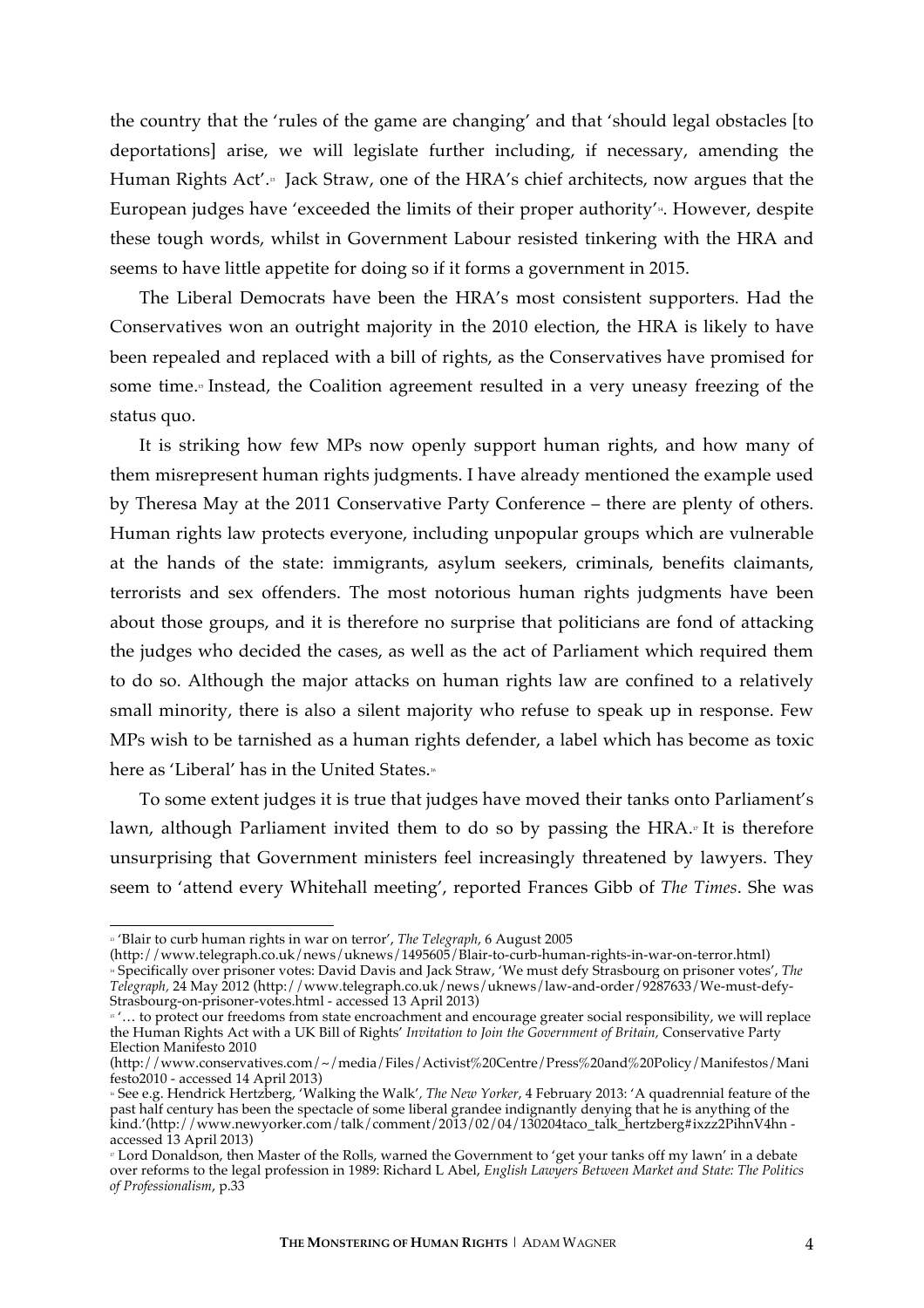told by one special advisor that s/he felt 'like all I do is talk to lawyers who tell you what the problems are'.<sup>®</sup> Recent Government efforts to limit Judicial Review cite concern that legal challenges are making public authorities 'overly cautious in the way they make decisions'.19 It is no shock that those in government want to make decisions without fear of legal challenge. But one person's red tape is another's due process of law. We must be cautious of proposals to restrict human rights and judicial review coming from the same individuals most likely to benefit from those restrictions.

Attacking judges can also serve the narrower purpose of deflecting attention away from a mistake made by a minister or their department. It is 'not difficult to see' says the head of the Court of Appeal Lord Dyson 'why a politician who suffers a reverse in the courts in a human rights case may blame the human rights law rather than himself or his department for his defeat'. And because judges are wary of overstepping their constitutional role, they very rarely respond to attacks, making them as weak and defenseless in the public arena as they are powerful in their court rooms. Lawyers who speak up in support of human rights are branded as part of the 'human rights lobby' who are more interested in protecting their supposedly fat paychecks than their clients.

There is another reason that politicians may be set against the HRA. One of the most visible effects of human rights law, alongside the development of Judicial Review since the 1970s, has been that actions of the executive, security services and military have been opened up to scrutiny as never before. Thanks to the rise of Judicial Review, a process by which courts examine the legality of the decisions of public authorities, judges have become accustomed to acting as overseers ensuring that officials do not overstep their powers. Arguably, the HRA turbocharged judicial powers. For an illustration of how things have changed, compare the following two passage from two judgments involving national security, 27 years apart. First, one of the most famous judges of the last century, Lord Denning, in  $1977:21$ 

> There is a conflict between the interests of national security on the one hand and the freedom of the individual on the other. The balance between these two is not for a court of law. It is for the Home Secretary … In some parts of the world national security has on occasions been used as an excuse for all sorts of infringements of individual liberty. But not in England.

Then Lord Bingham in 2004, in a case about anti-terrorism powers: $22$ 

<sup>21</sup> *R v SSHD ex p Hosenball* [1977] 1 WLR 766 at 783

 <sup>18</sup> Frances Gibb, 'Ministers warned over attempt to curb legal challenges', *The Times,* 16 January 2013 (http://www.thetimes.co.uk/tto/news/politics/article3658830.ece - accessed 17 April 2013)

<sup>19</sup> *Judicial Review: proposals for reform,* December 2012, paragraph 35

<sup>20</sup> *What is wrong with human rights*? Lord Dyson, Speech atHertfordshire University,3 November 2011

<sup>22</sup> The 'Belmarsh' case: *A and Others v Secretary of State for the Home Department* [2004] UKHL 56 at 42: this comparison was made by Alex Bailin QC in a lecture to the Administrative Law Bar Association on 5 October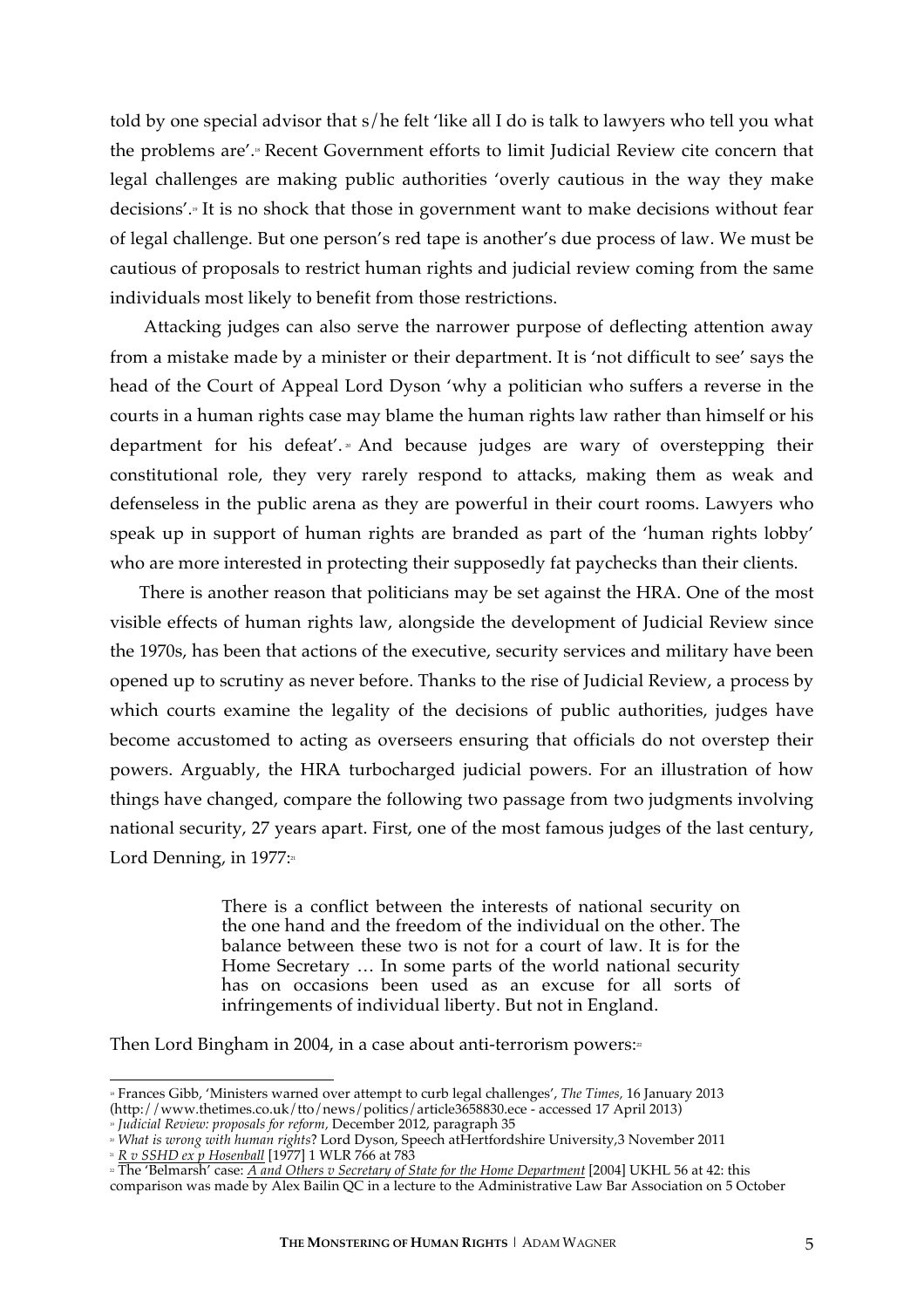… the function of independent judges charged to interpret and apply the law is universally recognised as a cardinal feature of the modern democratic state, a cornerstone of the rule of law itself.

From 'the balance… is not for a court of law' (1977) to judicial interpretation being 'a cornerstone of the rule of law itself' (2004). A remarkable shift. Moving to the present day, in an era where the threat of terrorism has resulted in state-sanctioned torture at Guantanamo Bay and elsewhere, and the erosion of civil liberties in the name of security, it is unsurprising that the same politicians who in 1998 – a heady post-Cold War but pre-9/11 moment – supported the HRA, may now regret handing even more power to judges. Put simply, increasing human rights protections has made it harder for culpable officials to get away with past abuses.

The judiciary have taken up their enhanced scrutinising role with gusto. Lord Denning's cry of 'not in England' is now in serious doubt after the comments of Lord Neuberger, current president of the Supreme Court,  $\alpha$  in a 2010 judgment about allegations of torture complicity by the UK's security services. The litigation would probably not have been possible without the HRA, which In a section that was so sensitive that it was initially removed from the judgment and then reinstated (with some judicial embarrassment), Neuberger said that some MI5 and MI6 officials had a 'dubious record relating to actual involvement – and frankness about any involvement' with the torture of a terror suspect.<sup>24</sup> The true extent of officials' involvement in rendition and torture is yet to be determined,<sup> $\delta$ </sup> but the HRA has been a vital cog in the machinery of accountability which claimants and lawyers have used – and are still using – to expose state misdemeanors. Human rights make it easier to bring officials to book, so it is no shock that those same officials may be keen to diminish them.

#### **Media Misrepresentation**

One of the reasons politicians find it so easy to criticise human rights is that the popular press have laid the groundwork for them to do so. Like residents of a city with two football teams, the media has split into rival 'pro' and 'anti' camps over human rights. The battle lines are set, and few dare venture from their fiercely defended

 <sup>2010 (</sup>http://adam1cor.files.wordpress.com/2010/10/alba-hr-talk-2010-alex-bailin-qc.pdf - accessed 8 April 2013)

<sup>&</sup>lt;sup>23</sup> Lord Neuberger (then Master of the Roles, i.e. the head of the Court of Appeal)

<sup>24</sup> *Mohamed, R (on the application of) v Secretary of State for Foreign & Commonwealth Affairs* [2010] EWCA Civ 65 at paragraph168

<sup>&</sup>lt;sup>2</sup> An independent inquiry to be led by Sir Peter Gibson was scrapped in early 2012, apparently to be reinstated once criminal investigations are concluded.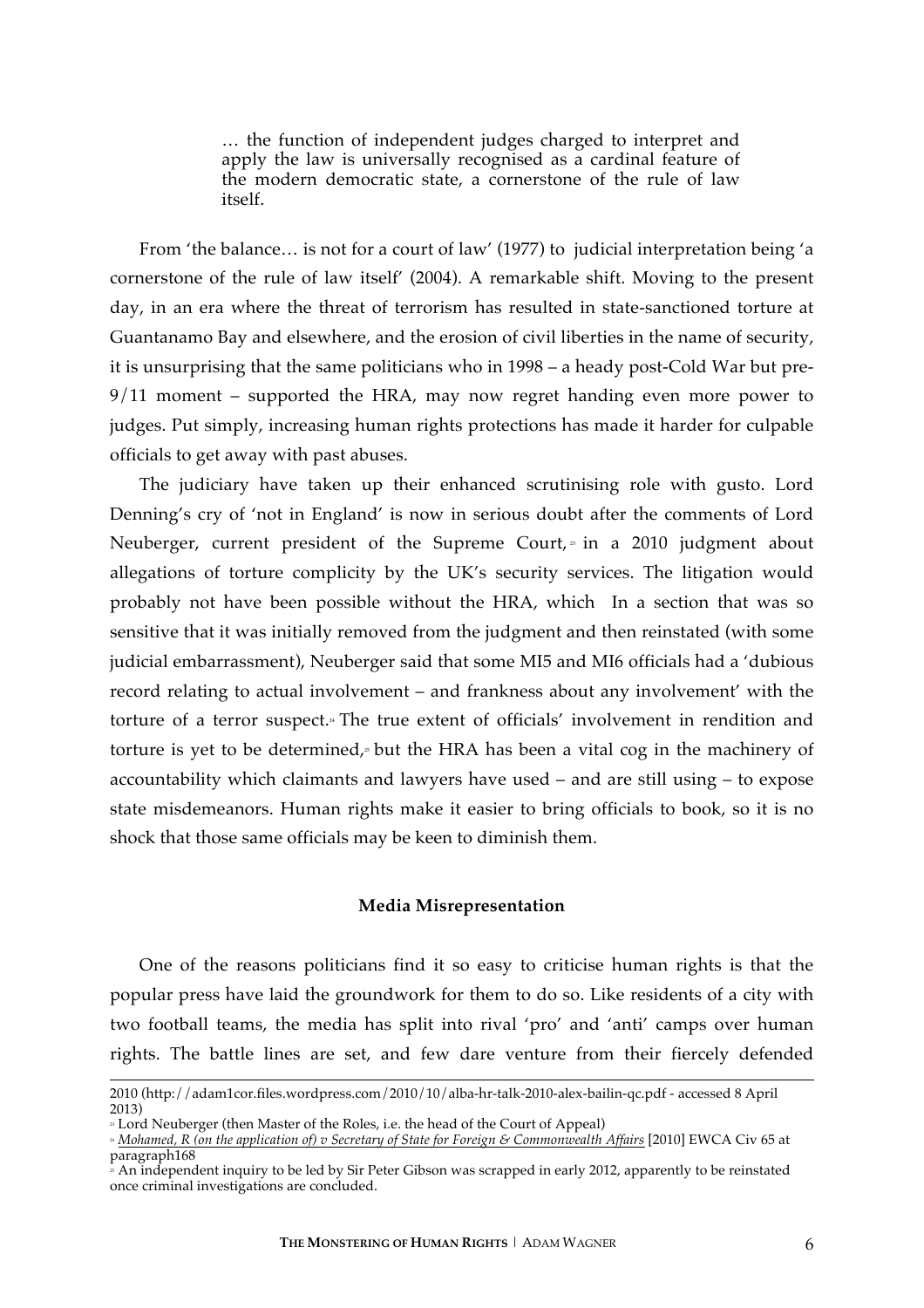bunkers. The failings of press and politicians to present the full picture means that human rights myths have an almost unstoppable momentum.

The right-of-centre newspapers regularly report tales of human rights gone wrong, in which criminals, terrorists and other undesirables appear to supplant the rights of ordinary Britons. The Sun<sup>®</sup> and the Daily Express<sup>®</sup> refer to the UK's major human rights law as the 'Hated Human Rights Act'. The Daily Mail calls it a 'charter for criminals and parasites'<sup>2</sup> and states that  $75\%$  of Britons' believe the same<sup>3</sup>. The left-of-centre press usually takes the opposite line, presenting human rights uncritically and without any of the complexity which is typical of the judgments themselves.

Some concerns over human rights law are justified. But media portrayals of human rights cases often contain serious errors and misrepresentations which, when pointed out, remain uncorrected. The media-created myths are enthusiastically deployed by politicians to justify unjustifiable positions and policies.

Human rights myths spread easily and quickly become entrenched. I have already mentioned the Home Secretary's speech about the 'The illegal immigrant who cannot be deported because – and I am not making this up – he had pet a cat.' This is an excellent example of the danger posed by entrenched human rights myths. The original judgment was released in 2008 and was misreported by the press in 2009.<sup>30</sup> At that time, the Judicial Communications Office moved quickly to explain why the decision wasn't about a cat at all, but rather a Home Office error, pointing out that the Home Office lost the case because they 'conceded that they had mistakenly failed to apply their own policy for dealing with unmarried partners of people settled in the UK'.<sup>31</sup> But in June 2011, shortly before the Conservative Party Conference, the story was repeated in *The Sun*, *The Sunday Telegraph and The Daily Mail<sub>2</sub>*, although this time with the qualifier that the deportation was avoided 'partly' because of the cat (which was still wrong). The cat story was then adopted, without the 'partly' qualifier, by the Home Secretary for her party conference speech, which it was used as a primary example of why 'the Human Rights Act needs to go*'*. As many pointed out in the following days, the story was inaccurate. But who paid

 <sup>26</sup> http://www.thesun.co.uk/sol/homepage/news/3848868/May-Scrap-the-Human-Rights-Act.html

<sup>&</sup>lt;sup>2</sup> Human rights is a charter for criminals and parasites our anger is no longer enough' *Mail on Sunday*, 15 July 2012

<sup>29</sup> 'Human rights laws are a charter for criminals, say 75% of Britons', *Daily Mail*, 16 April 2012,

http://www.dailymail.co.uk/news/article-2130224/Human-rights-laws-charter-criminals-say-75-Britons.html (accessed 13 March 2013).

<sup>&</sup>lt;sup>3</sup> 'Migrant facing deportation wins right to stay in Britain... because he's got a cat', *Daily Mail*, 19 October 2009 (http://www.dailymail.co.uk/news/article-1221353/Youve-got-cat-OK-stay-Britain-officials-tell-Bolivianimmigrant.html - accessed 13 April 2013)

<sup>&</sup>lt;sup>31</sup> 'Immigrant allowed to stay because of pet cat,' *Daily Telegraph,* 17 October 2009

<sup>(</sup>http://www.telegraph.co.uk/news/newstopics/howaboutthat/6360116/Immigrant-allowed-to-stay-becauseof-pet-cat.html - accessed 13 April 2013)

<sup>32</sup> 102 foreign criminals and illegal immigrants we can't deport, David Barrett, *Sunday Telegraph*, 11 June 2011 (http://www.telegraph.co.uk/news/uknews/law-and-order/8570639/102-foreign-criminals-and-illegalimmigrants-we-cant-deport.html - Accessed 13 April 2013)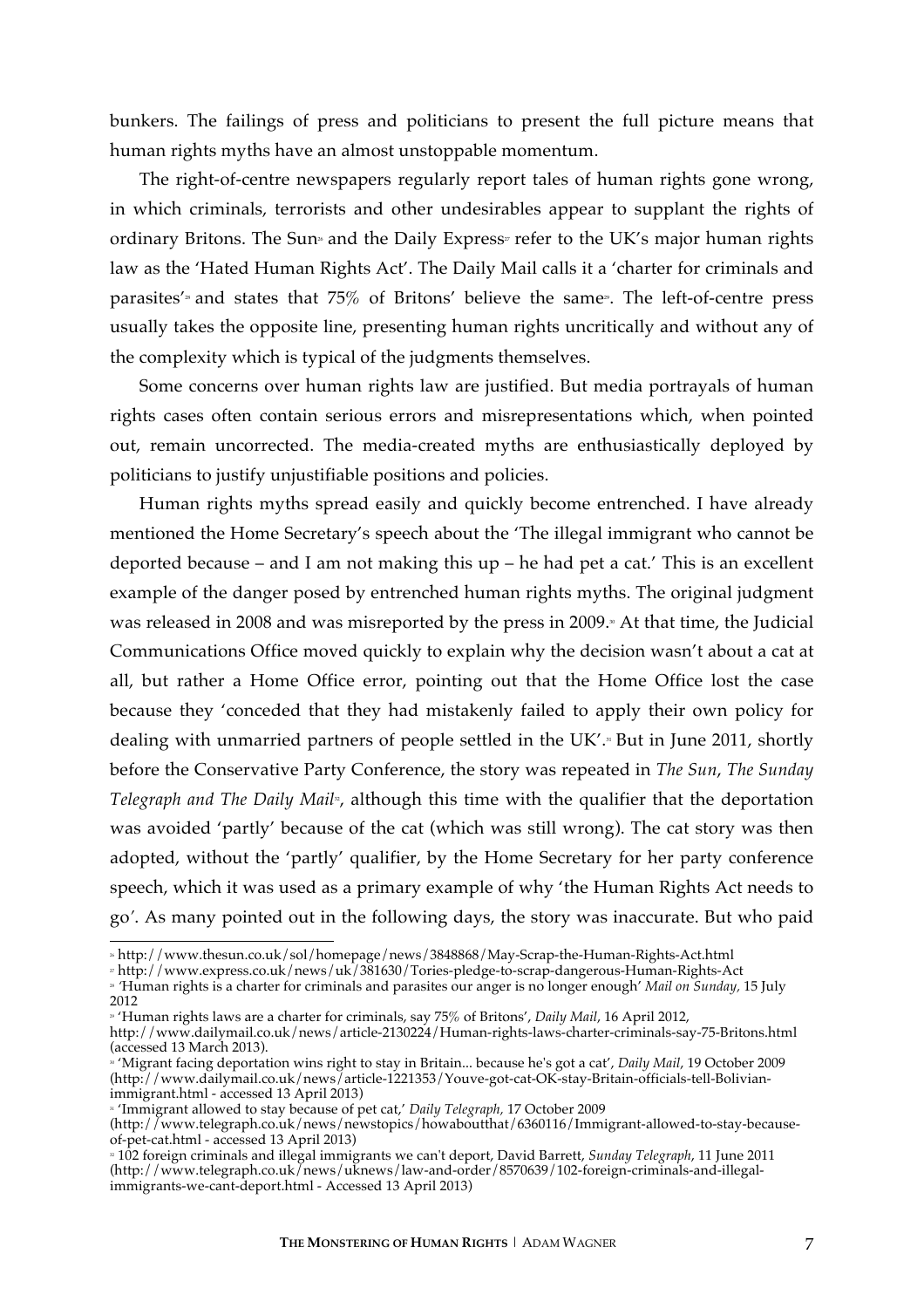the price for this major gaff? Only the Justice Secretary Ken Clarke, who exposed the error, was ultimately sacked.<sup>33</sup> In modern politics, being on-message on human rights is more important than getting it right.

Another example. The claim that a serial killer, Dennis Nilsen, was allowed to receive hardcore gay porn in jail thanks to human rights law. In fact, his case was thrown out by the High Court at the first hurdle.<sup>34</sup> And, yet, that total fabrication is still on *The Sun's* and *Daily Mail's* websites<sup>\*</sup> as an example of 'more madness' under the HRA. This highlights a significant problem: in the age of the internet, it is easy for myths to take root. Like the heads of Medusa, human rights myths are simple to create but almost impossible to kill off.

There is the claim that the UK loses three out of four European human rights cases, which made the front pages of both the *Daily Mail* and the *Daily Telegraph* in 2012. The real figure is around one in fifty,<sup>\*</sup> but the newspapers never apologised or corrected their stories. In August 2014 The Sun reported another bogus statistic: that the 'Euro judges go against the UK in 3 out of 5 cases'. $\bar{z}$  The article included what it seems the author thought<sup>\*</sup> was a sufficient qualification: 'Terrorists, rapists, killers and paedophiles have won at the court, which overrules Britain in three out of five cases *it hears'* (emphasis added). But as I pointed out in my response, that was wrong too.<sup>3</sup> As a good illustration of the dynamic I referred to above, Dominic Raab MP, one of Parliament's most vocal human right critics, was quoted in support of the article's claim.

More inaccurate figures can be found in the *Daily Mail's* splash alleging that prisoners' human rights claims were costing  $£500,000$  per week in legal aid, $*$  almost double the real amount.<sup>4</sup> Then there is the constantly repeated allegation that the HRA prevented the deportation of the killer of Philip Lawrence, a head teacher. The real story, as was widely reported at the time of the tribunal decision in 2007, was that he avoided

\* According to my conversation with him on Twitter

<sup>&</sup>lt;sup>33</sup> We may never know the exact reasons for Ken Clarke being moved on from the role of Justice Secretary, but it is a fair assumption that his consistently pro-human rights and pro-European views were central to the decision to replace him with 'attack dog' (cf. Sunday Telegraph) Chris Grayling

<sup>34</sup> 'Review of the Implementation of the Human Rights Act', *Department of Constitutional Affairs*, July 2006, p.30 <sup>35</sup> '35,000 back Sun on rights', *The Sun,* 3 August 2007; 'How do you label a goat?', *Daily Mail,* 20 November 2006 (http://www.dailymail.co.uk/news/article-417637/How-label-goat.html - accessed 13 April 2013)

<sup>36</sup> Adam Wagner, 'UK loses 3 out of 4 European human rights cases? More like 1 in 50, actually', *UK Human Rights Blog,* 12 January 2012 (http://ukhumanrightsblog.com/2012/01/12/uk-loses-3-out-of-4-european-human-rightscases-more-like-1-in-50-actually/ - accessed 13 April 2013)

<sup>37</sup> Craig Woodhouse, 'Euro judges go against the UK in 3 out of 5 cases', *The Sun,* 24 August 2014

<sup>39</sup> Adam Wagner, 'No, The Sun, "Euro judges" do not "go against UK in 3 out of 5 cases". More like 1 in 100.', *UK Human Rights Blog,* 27 August 2014 (http://ukhumanrightsblog.com/2014/08/27/no-the-sun-euro-judges-donot-go-against-uk-in-3-out-of-5-cases-more-like-1-in-100/

<sup>40</sup> Jack Doyle, '£500,000 a week in legal aid for prisoners' human rights claims: YOU pay for them to seek easier life or early release', *Daily Mail,* 30 December 2012 (http://www.dailymail.co.uk/news/article-2255065/500-000 legal-aid-week-prisoners-human-rights-claims-YOU-pay-seek-easier-life-early-release.html#ixzz2Gd4Xueeu accessed 18 April 2013)

<sup>41</sup> Adam Wagner, 'Avalanche! Daily Mail on new year dishonour list for dodgy prisoner human rights article', 31 December 2012, *UK Human Rights Blog* (http://ukhumanrightsblog.com/2012/12/31/avalanche-daily-mail-onnew-year-dishonour-list-for-dodgy-prisoner-human-rights-article/ - accessed 18 April 2013)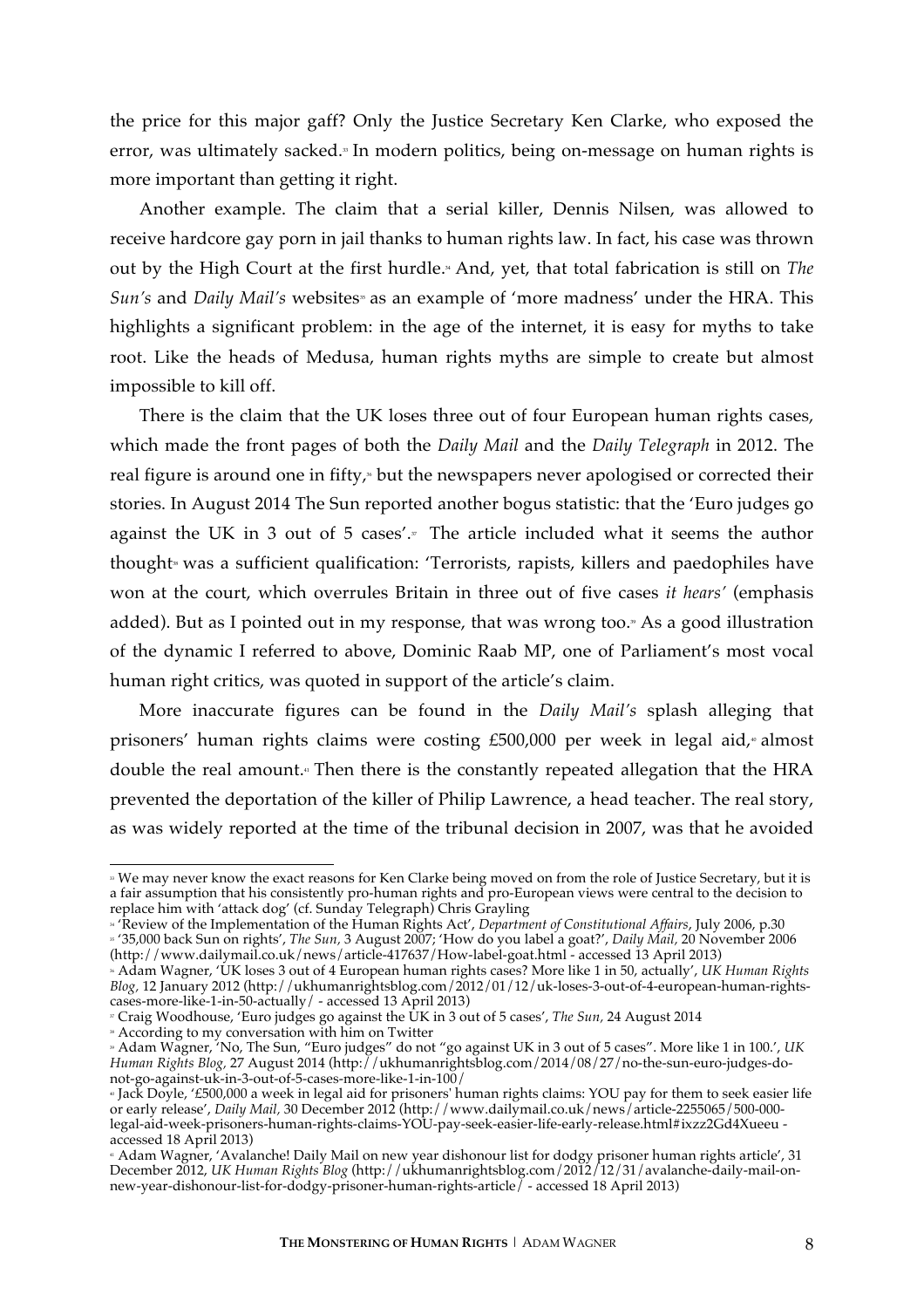deportation due to EU Freedom of Movement law.42 The Chindamo case is an example of the regular confusion between the European Court of Human Rights and the European Union. They are entirely separate institutions, and yet the *The Sun* reported a decision from the England and Wales Court of Appeal under the byline 'EU could let fiends like him prey on your children'.<sup>63</sup>

Where, you might ask, is the press regulator? The answer is that it occasionally intervenes, but invariably the damage has already been done and its sanctions seem to have no effect on future conduct. The Press Complaints Commission (PCC) reprimanded *The Sun* for confusing the European Union and the European Court of Human Rights, leading to an online correction and a tiny *mea culpa* on page two of the newspaper.<sup>44</sup> But despite promising the PCC that it would "alert its staff to the issue and incorporate it into its training program", the newspaper repeating the EU/ECHR error a few weeks later.<sup>6</sup> Nor did it stop *The Sun*, wrongly stating that the European Court 'stopped a British judge imposing a whole-life tariff on Ian McLoughlin'.<sup>4</sup> The reality is that the judge's decision was swiftly overturned by the Court of Appeal. Following my complaint, *The Sun* published a correction. The newspaper's Ombudsman's initial response to my complaint demonstrates the newspaper's reckless approach to human rights reporting; responding to my point that the decision had been overturned on appeal, she said '[t]here was clearly no space in the layout to go into all this intricate detail about legal cases that followed'.

The PCC also told *The Daily Mail* to correct a front-page splash<sup>*v*</sup> ('HUMAN RIGHT TO MAKE A KILLING'*)* which claimed the European Court of Human Rights had 'handed... criminals taxpayer-funded payouts of  $E4.4$ million – an average of  $E22,000$  a head'. As the Council of Europe pointed out in an unprecedented press release responding directly to a newspaper article<sup>\*</sup>, the story was wrong on two counts. First, the real figure of *compensation* granted by the Court since 1998 was £1.7m, less than half of the alleged pay out. Second, only some of the pay outs were to criminals, and many

<sup>&</sup>lt;sub>e</sub><br>Adam Wagner, 'Telegraph wrong again on foreign deportation' (UK Human Rights Blog, 8 September 2011) » (http://ukhumanrightsblog.com/2011/09/08/telegraph-wrong-again-on-foreign- deportation/ - accessed 13 April 2013)

<sup>&</sup>lt;sup>4</sup>Adam Wagner, 'No, The Sun, the Human Rights Act is not the EU', 10 February 2013,

<sup>(</sup>http://ukhumanrightsblog.com/2013/02/10/no-the-sun-the-human-rights-act-is-not-the-eu/ - accessed 13 April 2013)

<sup>44</sup>Press Complaints Commission, 26 July 2013, http://pcc.org.uk/news/index.html?article=ODQ3Mg==

<sup>45</sup> 'Victory for Evil: EU Judges say whole-life terms 'inhumane'', *The Sun,* 10 July 2013 – nb. This headline was amended after I tweeted the newspaper's political editor: see (http://ukhumanrightsblog.com/2013/07/10/notagain-eu-judges-behind-victory-for-evil-says-sun/) <sup>46</sup> 'It's time to stop crazy human rights rulings from European judges', *The Sun,* 27 July 2014

<sup>47</sup> Clarifications and Corrections, *Daily Mail,* 10 November 2013 http://www.dailymail.co.uk/home/article-2498733/Clarifications-corrections-European-Court-Human-Rights.html

<sup>48</sup> Council of Europe: 'Court concern at "seriously misleading" UK news article', 11 October 2013 http://www.humanrightseurope.org/2013/10/court-concern-at-seriously-misleading-uk-newsarticles/?utm\_source=twitterfeed&utm\_medium=twitter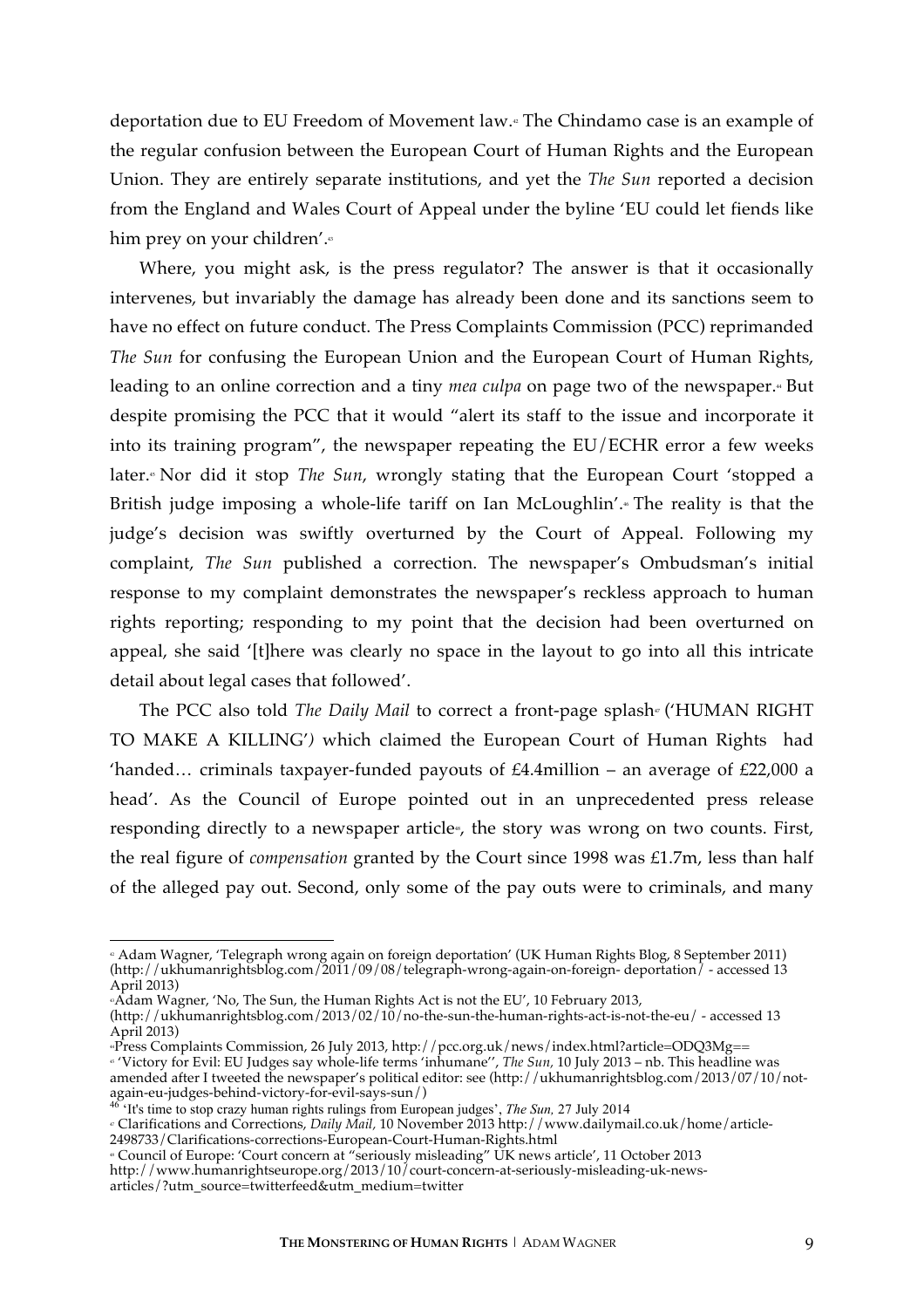were not. But again, the damage had been done. The corrections were both printed weeks after the original stories, which in the age of social media might as well be a million years. The story was widely reported in other newspapers, none of which published similar corrections; the claim was repeated as recently as last month in *The Daily Express*.<sup>8</sup> In his 2012 report into press ethics, Lord Justice Leveson observed:

> It is one thing for a newspaper to take the view that… the asylum and/or human rights system should be reformed… It is another thing to misreport stories either willfully or reckless as to their truth or accuracy, in order to ensure that they support those political views… there are enough examples of careless or reckless reporting to conclude that discriminatory, sensational or unbalanced reporting in relation to ethnic minorities, immigrants and/or asylum seekers is a feature of journalistic practice in parts of the press, rather than an aberration. $\sqrt[3]{\ }$

Reporting of human rights decisions is now so inaccurate, says President of the UK Supreme Court Lord Neuberger, that it 'may tempt some into thinking that it is hardly worth maintaining the State's inability to deny you a fair trial, to kill or torture you, and to preclude you enjoying freedom of expression.'<sup>51</sup> And unforced public corrections are so rare that it is reasonable to assume that much of the misinformation is deliberate. As a result, the Human Rights Act and the European Court of Human Rights have become monsters in the eyes of the public, and those who claim using human rights law have themselves been monstered.

# **Why is the media doing such a bad job?**

There are a number of interlocking dynamics at work here. Perhaps foremost is the slow and unedifying death of 'serious' journalism, and especially legal journalism. For lawyers like me, reading law reporting in newspapers is as painful as a musician having to listen to an off-key symphony. Much of the mainstream media's legal reporting is poor, with no appreciation of or even attempt to explain what judges are really doing when they judge. The UK Human Rights Blog, which I edit, has a section on poor legal reporting – it is a very regular feature.

<sup>49</sup> Stephen Pollard, 'Now we can quit European Court of Human Rights', *The Daily Express,* 13 August 2014: ,"Last year for instance figures released in the House of Commons Library showed that murderers, paedophiles and rapists had been given £4.4million of British taxpayers' money because of rulings by the ECHR". This statement has since been corrected online following my contact with the author via Twitter.

<sup>50</sup> Lord Justice Leveson, *Report into the Culture, Practices and Ethics of the Press* Vol. II*,* November 2012 §8.48-8.49 (http://www.official-documents.gov.uk/document/hc1213/hc07/0780/0780\_ii.pdf - accessed 13 April 2013) <sup>51</sup> Lord Neuberger, 'Open Justice Unbound?' *Judicial Studies Board Annual Lecture 2011*, p. 15,

<sup>(</sup>http://www.judiciary.gov.uk/Resources/JCO/Documents/Speeches/mr-speech-jsb-lecture-march-2011.pdf accessed 13 April 2013)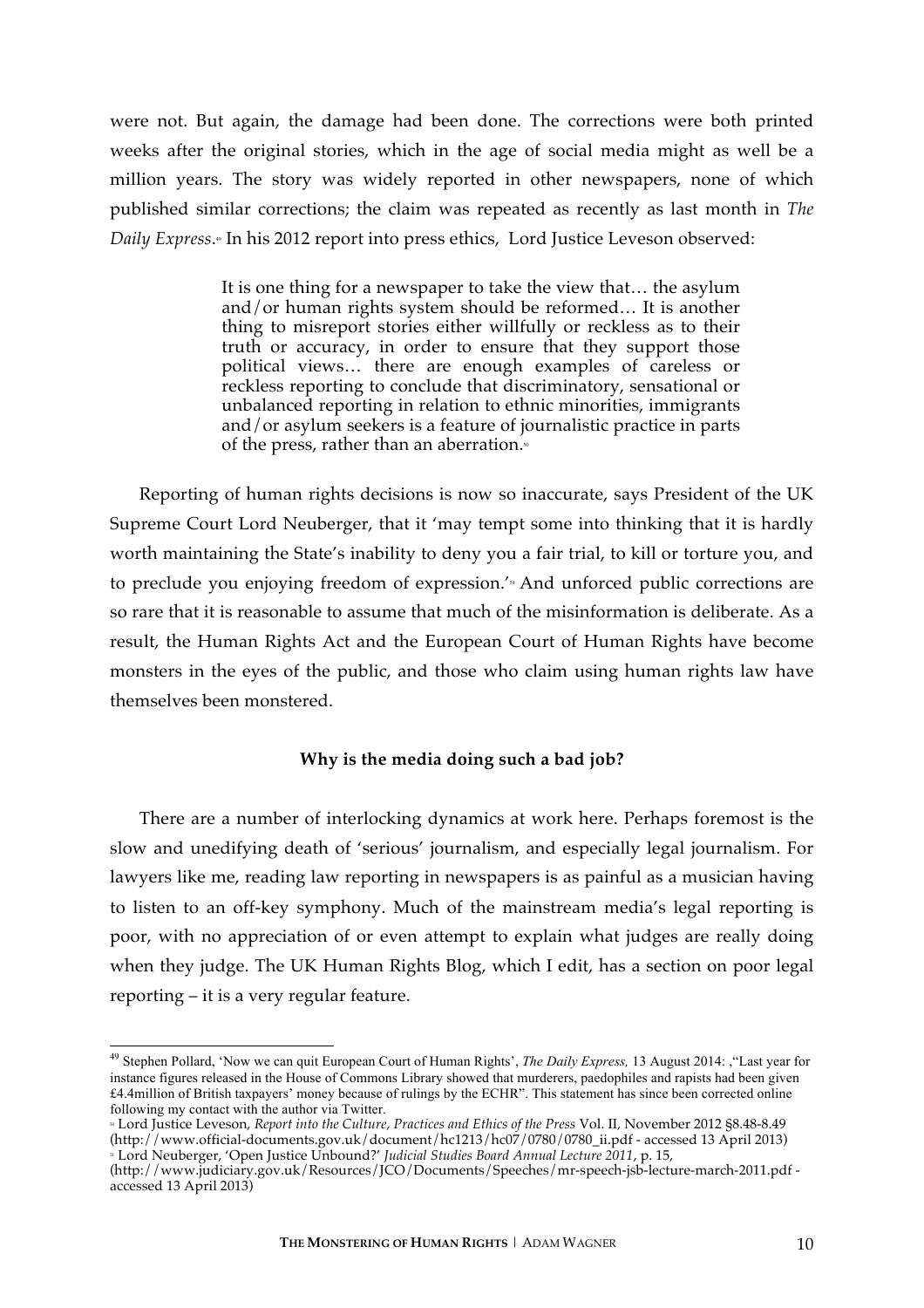The frenetic pace of news delivered by social media is also in part to blame; legal judgments are difficult to understand, particularly by non-lawyers, and having to do so in a few minutes is almost impossible. Distilling that understanding into 140-character tweets is even harder. But the reality is that in an increasingly cash-deprived industry, most major newspapers are no longer willing to pay for specialist journalists, and the quality of coverage has suffered as a result. Former *Telegraph* Legal Editor and BBC chief legal correspondent Joshua Rozenberg has said that many national newspapers no longer have a designated legal correspondent, meaning that they 'don't provide the service they did'.<sup>®</sup> The *Daily Telegraph* itself no longer has a legal editor or legal correspondents. Frances Gibb of *The Times* is now the only full-time legal editor of any distinction, but the newspaper's weekly Law Section (the last of its kind in a printed newspaper) is losing size, status and influence. In 2010 *The Guardian* launched an ambitious online law section. In 2013 it made its online legal editor redundant in order to save costs. Not all legal journalism is bad – the BBC's coverage is a notable exception, and legal blogging is to a small extent filling the gap – but taken as a whole, the public is poorly served.

Not all poor legal reporting can be blamed on the lack of specialist reporters. Newspapers often sacrifice legal accuracy at the alter of ideology. Again we return to some of the groups protected by human rights law – immigrants, terrorists, prisoners and the like – who serve as useful villains. And stories about unpopular groups also link in well with the three key ideological currents running through some coverage of human rights: Euro-skepticism, antipathy to immigration and tough criminal punishment. *The Daily Mail, The Daily Express, The Sun* and *The Daily Telegraph* thrive by stoking anger against unpopular groups who are seen to be gaining too much advantage from human rights. Controversial judgments provide regular opportunities for 'human rights gone wrong' stories and long-running campaigns,<sup>53</sup> often bolstered by inaccurate reporting and infected with editorial masquerading as news. And because some of the hardest human rights cases involve criminals or suspected criminals, there are enough *truly* monstrous human rights claimants to make it seem that the entire system has been hijacked by undesirables. Perhaps most memorable are Abu Hamza, the hook-wielding Islamist terrorist who for years used human rights law to block his extradition, and John Hirst, who killed his landlady with an axe but also won the right – as yet unimplemented – for some prisoners to vote in elections. And then there is Abu Qatada, whose case was so controversial (although the UK eventually got the result it wanted – his extradition to

 <sup>52</sup> 'The geek shall inherit' *Legal Week,* 20 October 2010

<sup>53</sup> For example, the *Telegraph's* longstanding campaign to prevent 'foreign criminals' using human rights law to avoid deportation to their home countries, which has been strongly supported by, amongst others, the Home **Secretary**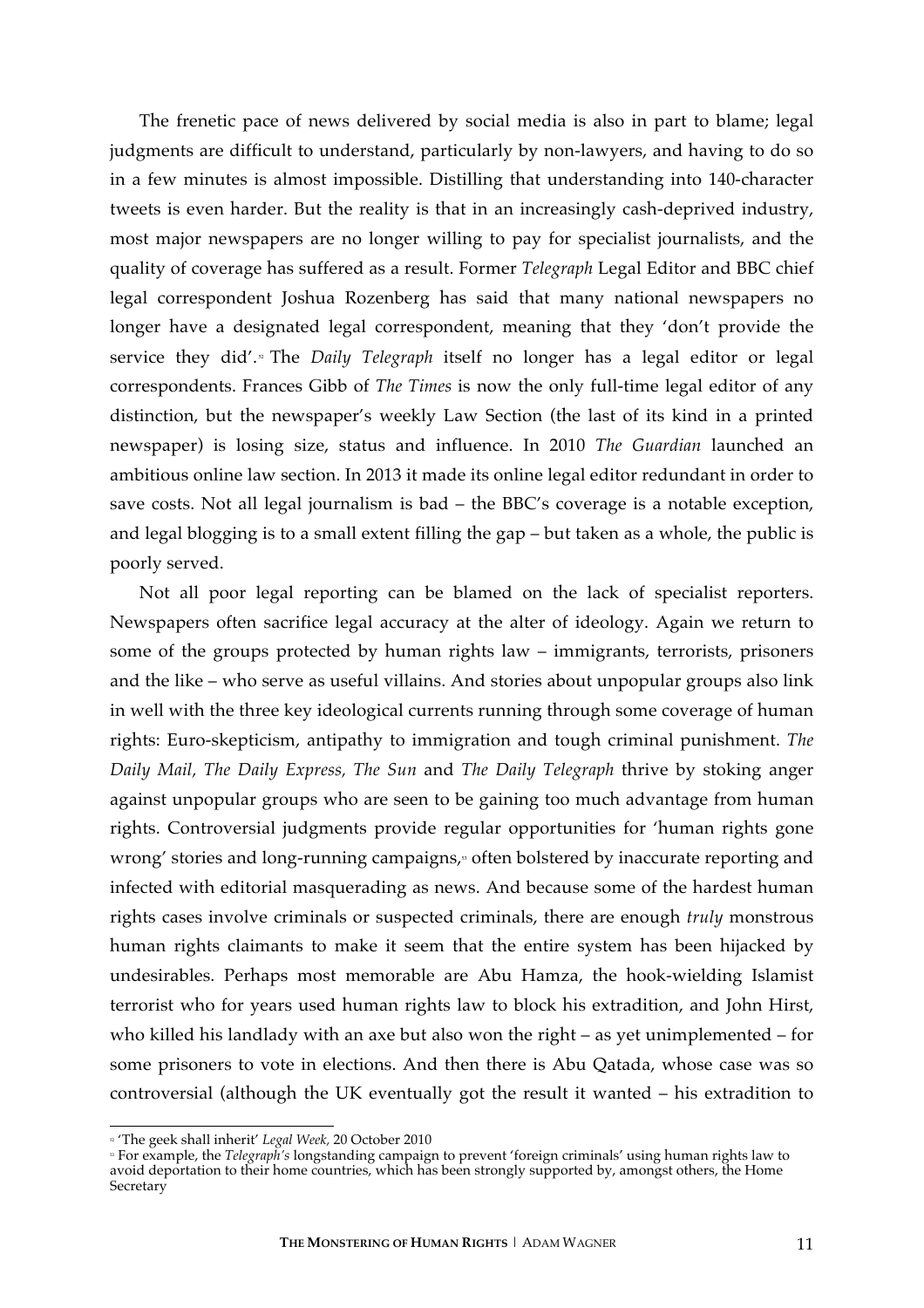Jordan) that it may have set the UK on a path towards withdrawal from the European Convention on Human Rights.

In reality, the picture is much more nuanced, but little of that nuance makes it to the press. Human rights, being universal, are available to everyone, including convicted criminals and even terrorists. But whilst their judgments may generate more column inches, criminals and terrorists are not the most regular beneficiaries of human rights. For example, of the 28 'declarations of incompatibility' made under the Human Rights Act since its introduction in October 2000, only 11 involved convicted criminals or terrorists.<sup>84</sup> Of those 11, two were about people with 'spent' convictions who wanted those convictions stricken from the national police database. The other 17 included three cases about detention under mental health powers, transsexuals' right to marry, the right of a child's dead father's name to be put on their birth certificate, the rights of men to claim the equivalent of a payment usually reserved for widow mothers and a challenge to sham marriage rules and hosing assistance for a pregnant spouse. There are many other examples of cases of what the public might consider 'human rights gone right' – such as enhanced investigations into deaths required under Article 2 ECHR, right to life cases, gay rights. But cases involving villains receive a lot more attention. The old adage that bad news travels fastest applies here; the media should not entirely be blamed for only reporting the most controversial cases. But if that is right, then the failure to publicise the cases not involving terrorists and rapists lies elsewhere.

Over in Westminster, politicians are keen to support – or at least reluctant to oppose – anti-human rights campaigns. They 'should be fighting back against this', as former MP David Howarth has said, 'but they are so afraid of these newspapers that they don't'.55 Whilst MPs are reluctant to promote human rights, newspapers are free to manufacture their own alternative reality where terrorists always avoid deportation and suspects evading arrest get takeaway chicken deliveries because of human rights judges.<sup>®</sup>

There is also another agenda which encourages newspapers to erode confidence in human rights law. Tabloid newspapers in particular see the HRA as being responsible for the introduction of a 'privacy law by the back door', threatening their celebrity gossip-driven business model. As Paul Dacre, editor of the powerful *Daily Mail,* has complained, rather than this being legislated by Parliament accompanied by the usual

 <sup>54</sup> See the list http://www2.lse.ac.uk/humanRights/articlesAndTranscripts/2013/incompatibilityHRA.pdf <sup>55</sup> *EHRC Human Rights Inquiry*, *ibid* p.97

<sup>56</sup> This story was reported in the *Daily Telegraph* on 8 June 2006: 'A suspected car thief who bombarded police with bricks and tiles during a rooftop siege [in Gloucester] was given a Kentucky Fried Chicken takeaway meal by officers to ensure his 'well-being and human rights'. The Government later confirmed that the Human Rights Act had nothing to do with the decision, but the story has endured as a 'human rights gone wrong' myth – see *Human Rights Inquiry: Report of the Equality and Human Rights Commission,* June 2009 p.96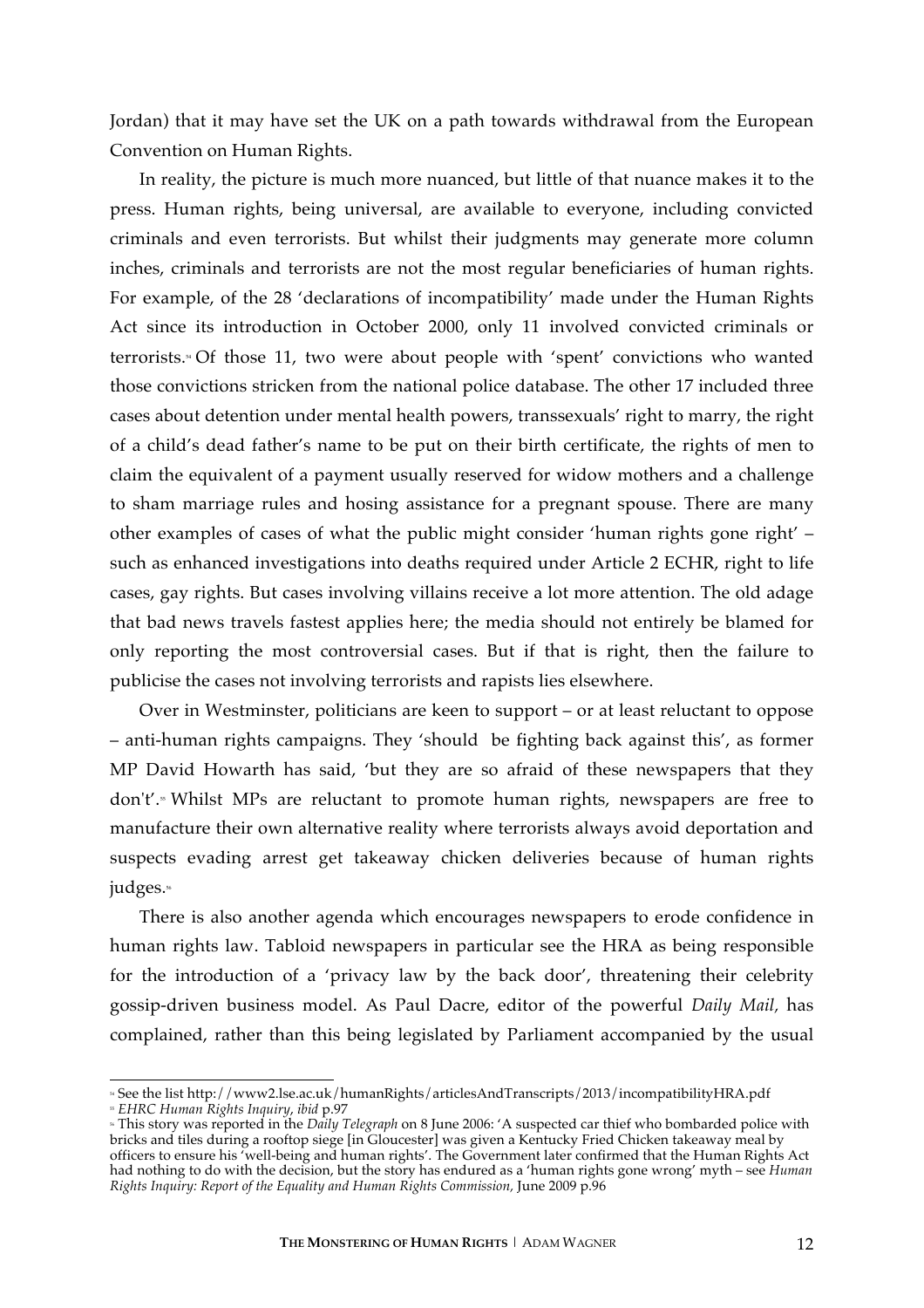debates and votes, the 'wretched Human Rights Act' has allowed 'one Judge $\overline{v}$  with a subjective and highly relativist moral sense [to] do the same with a stroke of his pen'.<sup>36</sup> It is no coincidence that the *Daily Mail's* website, now amongst the most popular news sites in the world, is dominated by celebrity news and pictures. Why would newspapers support a human rights system which potentially damages their bottom line?

Human rights myths are compounded by the low level of public education on human rights, meaning basic misunderstandings and errors persist. And the more the old myths are repeated and amplified, the more believable the new myths appear to be – a kind of public *mis*education.

The public have too few tools with which to make up their own minds. But it need not be so. Human rights law may be complicated but it is also involves fascinating human stories which *interest* people. My experience of speaking to groups of young people about human rights is that they are enthusiastic to learn about rights. The lack of public education is partly a failing of the state, and in particular the New Labour government which introduced the HRA assuming the public would embrace their new (or at least newly articulated) rights. That may have been a fair assumption – who could have believed that additional protections against arbitrary state actions would become so unpopular? – but it represents a failing in light of what has happened since. Few politicians dare to put their head over the parapet to encourage more human rights education – indeed, the current government has quietly purged human rights from the national curriculum.<sup>39</sup> With public understanding so poor, those who deliberately misrepresent the law are allowed to do so with impunity.

The situation is so bad that a recent commission on the creation of a UK bill of rights concluded that even a major public education campaign would likely lead to 'more of the same; a highly polarised division of views between those for and against our current human rights structures'<sup>®</sup> The Commissioners themselves were so internally divided that they spent much of their time squabbling and ultimately produced eight separate 'position papers' along with their 'main' report, which itself demonstrated little common ground.

Another reason for public misunderstanding is that judges do not do enough to make their judgments accessible. Although human rights are themselves very simple, even simplistic, applying them to everyday life is complicated. Even if someone wants to bypass the narrative presented by media or politicians, and go straight to the source,

 <sup>57</sup> Mr Justice Eady, the now-retired High Court judge who presided over many of the major post-HRA privacy cases

<sup>&</sup>lt;sup>#</sup> Paul Dacre, Speech to the Society of Editors, 10 November 2008;<br>(http://www.journalism.co.uk/2/articles/532774.php - accessed 13 April 2013)

<sup>&</sup>lt;sup>59</sup> https://www.liberty-human-rights.org.uk/news/latest-news/human-rights-national-curriculum

<sup>60</sup> Commission on a Bill of Rights: *A UK Bill of Rights? The Choice Before Us,* December 2012, Vol. 1, p. 29